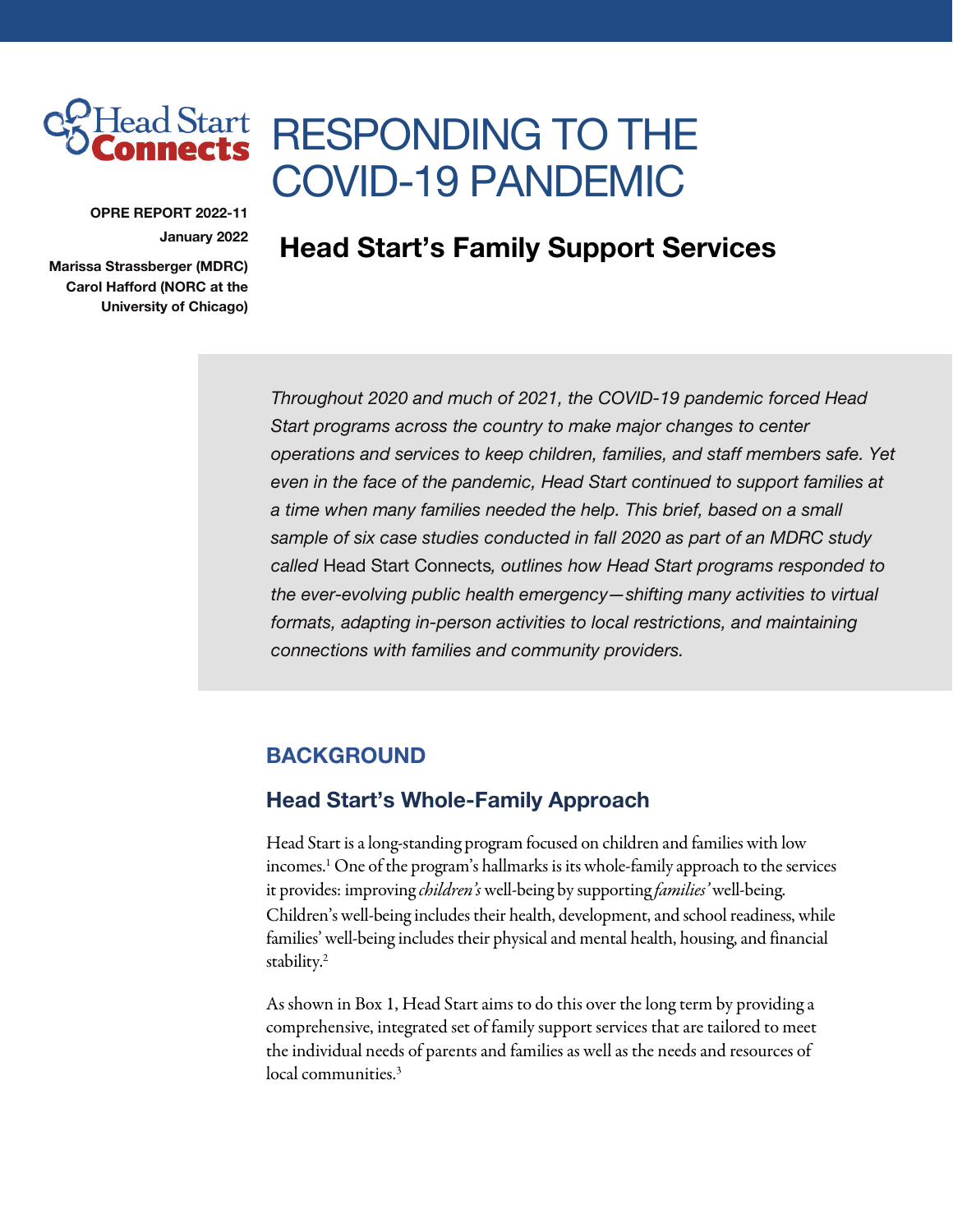#### Box 1. Head Start's Family Support Services

Listed below are examples of family support services that may be provided by Head Start programs, their umbrella agencies, and/or community providers.\* Often, they are provided through partnerships with and referrals to community providers.

- Education and employment services
- Financial capability services
- Housing and food assistance
- Emergency or crisis intervention services
- Substance use treatment
- Physical health services (such as tobacco cessation, nutrition, or other services to maintain and promote physical health and well-being) and mental health services

NOTE: \*An umbrella agency is the overarching agency of a Head Start program, that is, a grantee or delegate agency.

Head Start family support workers coordinate services for parents.<sup>[4](#page-11-0)</sup> Their responsibilities include recruiting and enrolling families into the program and conducting formal, one-on-one meetings with parents. During those meetings, family support workers assess strengths and needs, help parents set goals, and connect them to services based on their goals. Family support workers also check in with parents informally from time to time, organize group events for parents, and build partnerships with local community organizations that provide many of the support services that Head Start facilitates. Prior to the COVID-19 pandemic, most of these activities took place in-person—at a Head Start center, in families' homes, and in other community settings. But most of these activities moved to a virtual format in the face of COVID-19-related restrictions.

Despite extensive knowledge about the various services that Head Start programs offer, little is known about exactly how each program coordinates the provision of those services. Drawing on findings from the *Head Start Connects*case studies, this brief describes how six sites adapted their delivery of services in response to the COVID-19 pandemic.<sup>5</sup> A final report on the case studies is expected to be published in 2022.<sup>6</sup>

## Overview of the Head Start Connects Study

The *Head Start Connects* study, conducted by MDRC with support from the Administration for Children and Families' Office of Planning, Research, and Evaluation, aims to fill the knowledge gap about the many strategies that Head Start programs use to coordinate family support services, and the processes or practices used to ensure that service coordination aligns with individual family needs and fosters family well-being. The research team conducted case studies virtually at six sites from September to December 2020. Researchers interviewed Head Start staff, parents, and community providers, and learned retrospectively about service coordination and changes that programs had to make in response to the COVID-19 crisis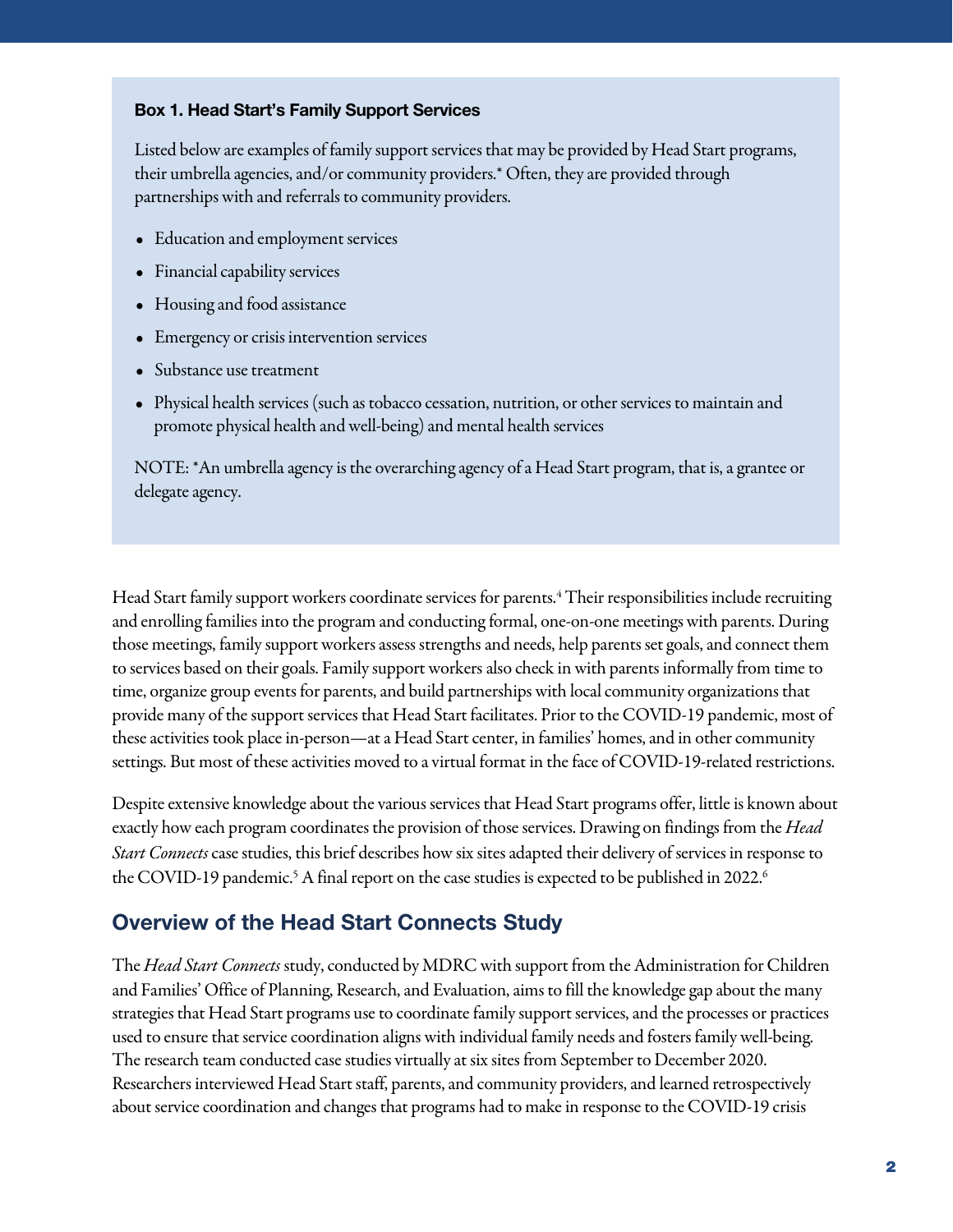from the start of the pandemic in March 2020 to their interview date in fall 2020. Box 2 describes the sample and methodology for the case studies.

#### Box 2. Sample and Methodology

To inform sample selection, the research team conducted interviews with key representatives who were knowledgeable about coordination of family support services within Head Start. The sample was drawn from the list of programs identified in these interviews. As shown in Table 1, the team selected case study sites to reflect variation on two key factors thought to shape how Head Start programs coordinate family support services: Head Start agency type (community action agencies, nonprofit agencies, and school systems) and family support worker caseload. The six participating sites also reflected variation along secondary dimensions of interest: Head Start region, urbanicity, program size, program type, and population served.

| Characteristic                                      | <b>Number of Sites</b> |
|-----------------------------------------------------|------------------------|
| <b>Agency type</b>                                  |                        |
| <b>Community Action Agency</b>                      | 1                      |
| Nonprofit                                           | 3                      |
| School                                              | $\overline{2}$         |
| Family support worker caseload (number of cases)    |                        |
| Low $(< 36)$                                        | 1                      |
| Medium (36-51)                                      | 4                      |
| High (>51)                                          | 1                      |
| <b>Head Start Region</b>                            |                        |
| Migrant/Seasonal (Region 12)                        | 1                      |
| Pacific Northwest (Region 10)                       | 1                      |
| Midwest (Regions 5 and 7)                           | $\overline{2}$         |
| Appalachia (Region 4)                               | 1                      |
| East Coast (Region 2)                               | 1                      |
| <b>Urbanicity</b>                                   |                        |
| Rural                                               | $\overline{2}$         |
| Urban                                               | $\overline{4}$         |
| Head Start enrollment at sites (number of students) | 83 to 801              |
| Sample size                                         | 6                      |

Table 1 Sample Site Characteristics

SOURCE: Data from the Office of Head Start 2017-2018 Program Information Report.

The case studies used a multiple case, qualitative design to describe similarities and differences in coordination processes across the six participating sites. The research team conducted one-on-one, semi-structured interviews by video conference or phone with 12 family support workers, 18 other Head Start staff members (for example, program directors and teachers), 18 parents, and 7 staff members at community organizations that provide family support services.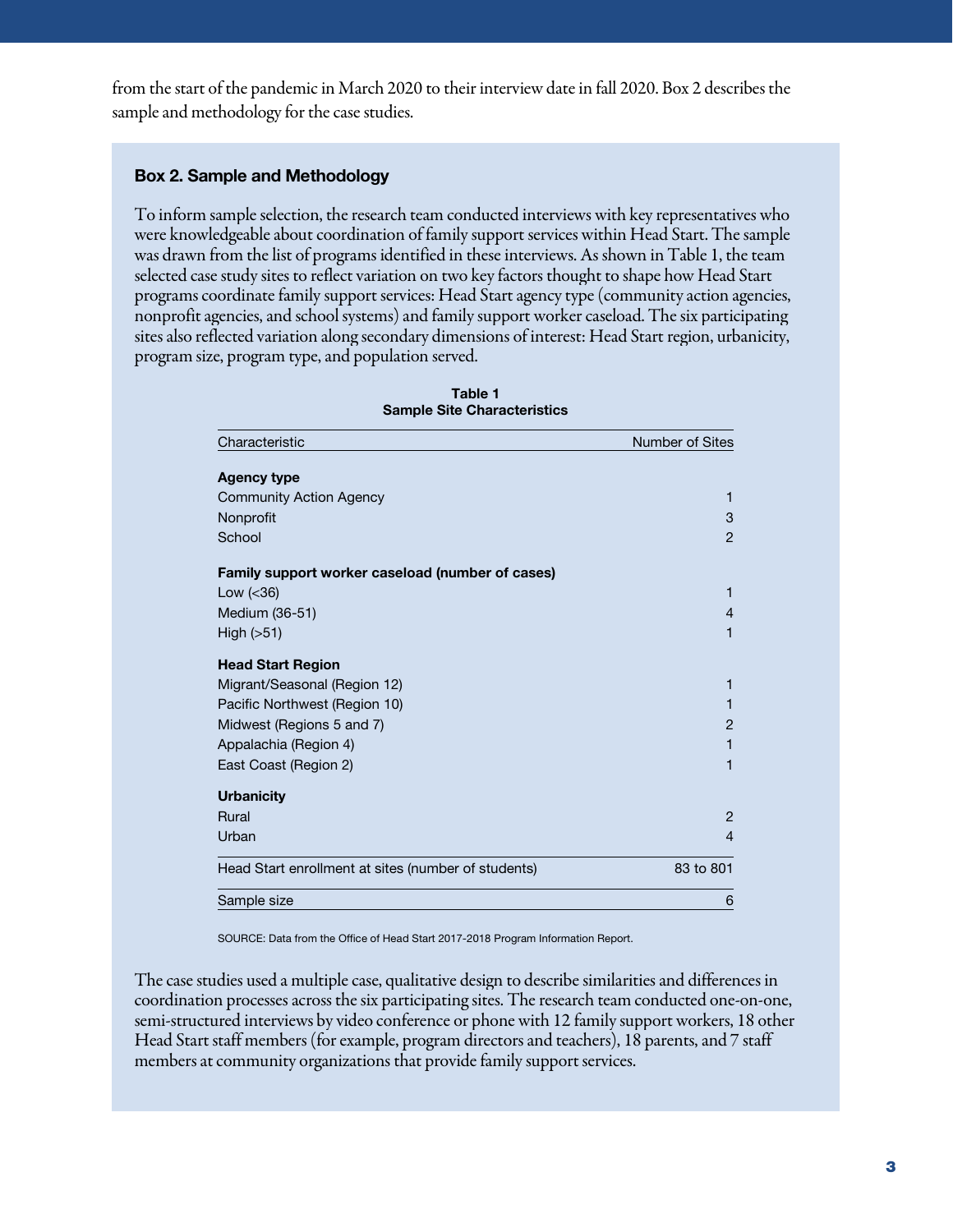# HOW DID THE COVID-19 PANDEMIC AFFECT FAMILIES?

The COVID-19 pandemic affected many families' economic circumstances and sense of well-being. As of the end of August 2020, 51 percent of adults in homes with children reported that someone in the household had lost employment income since the start of the pandemic. [7](#page-12-0) Fifteen percent of households with children under age six reported experiencing food insecurity in 2020. [8](#page-12-0)

# Families in Head Start Connects Case Study Sites

Many families in the *Head Start Connects* case studies reported experiencing pandemic-related job losses or reduced work hours. This shifted parents' needs and priorities and, in turn, the services Head Start needed to provide to support them. For example, families and Head Start staff at five of the six case study sites reported that parents needed job support services due to employment changes, and emergency assistance for food, housing, clothing and diapers, and to help pay utilities and other the bills. Respondents from two sites said that families needed more resources now that they were "financially tapped out." Despite the increased need, Head Start staffalso reported that families were hesitant to leave their homes to get resources such as food due to a fear of COVID-19.

The pandemic also affected parents' circumstances in other ways. Three sites reported an increased need for wraparound child care as schools closed and children spent more time at home, technology assistance and internet access so parents could support their children's shift to remote learning,and mental health services due to the stress and anxiety caused by the pandemic.

## HOW DID THE PANDEMIC AFFECT HEAD START PROGRAMS?

The majority of Head Start programs temporarily shut down in-person operations due to the pandemic. Even so, 89 percent of Head Start programs that responded to an April-May 2020 National Head Start Association survey ( $n = 302$ ) reported they were still able to connect families to services from community providers, and 93 percent said staff memberscontinued to interact with many families by calling, texting, or regularly checking in. However, contacting families was a challenge. More than 20 percent of families said they did not have access to a phone, about 25 percent of families lacked cell service, and 40 percent did not have Wi-Fi or internet access.<sup>[9](#page-12-0)</sup>

## Services in the Head Start Connects Case Study Sites

Because Head Start programs had to pause in-person operations temporarily, all six case study sites reported periods of offering remote learning and virtual family support services[.10](#page-12-0) When centers could reopen, they all provided early care and education for children on-site, but not services for parents like parent events or meetings. All family support workers had to change how they coordinated family support services adhering to local restrictions on in-person activities as well as Centers for Disease Control and Prevention (CDC) guidelines for operating child care centers amid a pandemic. Changes included reducing the number of people allowed inside a center, social distancing, and wearing masks.<sup>11</sup> The CDC guidelines changed multiple times over the time period covered by the case studies, reducing or eliminating face-to-face interactions between parents and family support workers as well as face-to-face interactions with staff at community organizations that provided family support services.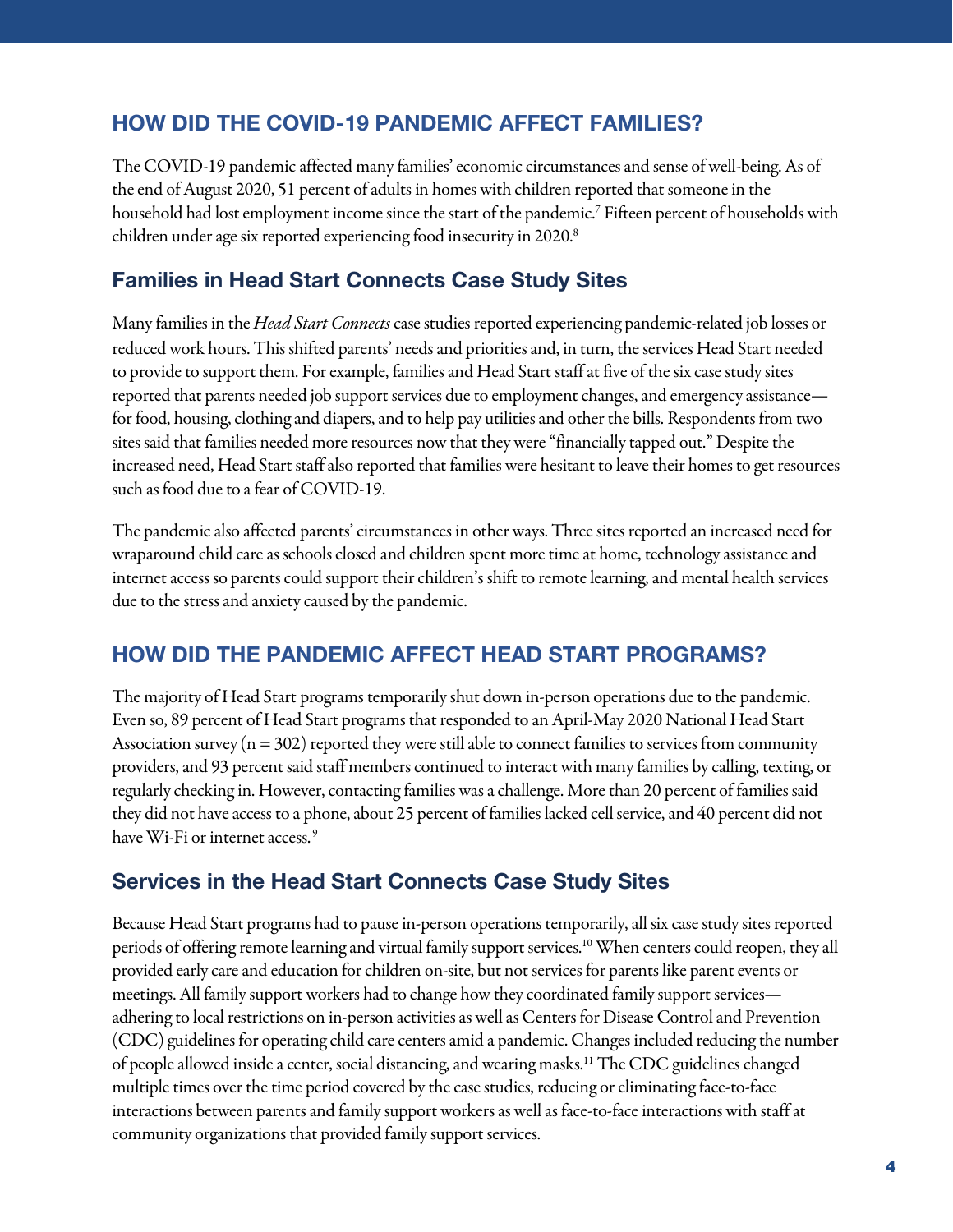The shift to virtual activities created challenges for how Head Start staff and families at all sites worked together. It changed the nature of family support worker–parent engagement, moving from regular to sporadic contact and from spontaneous and sometimes extensive communication to planned, brief interactions. It was a high-stress time for families, yet it was hard for family support workers to connect with them. Most parents wanted in-person services.

# HOW DID CASE STUDY SITES ADAPT COORDINATION OF FAMILY SUPPORT SERVICES IN RESPONSE TO THE COVID-19 PANDEMIC?

Despite the many challenges, study sites continued to coordinate family support services by moving activities to virtual formats (via phone, text, email, and/or social media). Many activities were affected, including program recruitment, enrollment, one-on-one parent meetings, informal check-ins, group parent events, and partnering with community providers.

# **Recruitment**

Head Start family support workers interviewed for the case studies explained that prior to the pandemic, their first interactions with families often occurred when they were in a community setting recruiting families to the program. Recruitment activities included visiting partner agencies that serve eligible families (for example, schools and state human servicesagencies), engaging in community events, visiting areas frequented by families such as libraries and doctors' offices, and going door-to-door. This was how family support workers connected with parents and began getting to know them.

When the pandemic restricted such in-person activities, the study sites modified their recruitment activities. Four sites shifted most recruitment to take place over the phone, on social media, and via printed materials

- Phone. At two sites, family support workers reached out to potential families by phone. At one site, a school umbrella agency provided family support workers with a list of families with younger children who might be eligible for Head Start.<sup>12</sup> The second site, which served migrant and seasonal workers, contacted families by phone using lists they typically used to reenroll families each year.
- Printed materials and social media. At two other sites, family support workers used printed handouts and social media to get the word out. They gave out flyers and other materials to parents about Head Start and asked them to share the information with their friends and families. One site used Facebook and Instagram to promote its program, and the other launched a new digital ad campaign and added an online application plus other links to their program.

Though all sites were able to continue some form of recruitment amid pandemic restrictions, two sites reduced their recruitment activities because they had previously relied heavily on live events and recruiting in person in the community, such as at doctors' offices.

# Enrollment

Prior to the pandemic, families enrolled in Head Start by meeting in-person with Head Start or umbrella agency staff members. Two case study sites noted that enrolling families in this way gave family support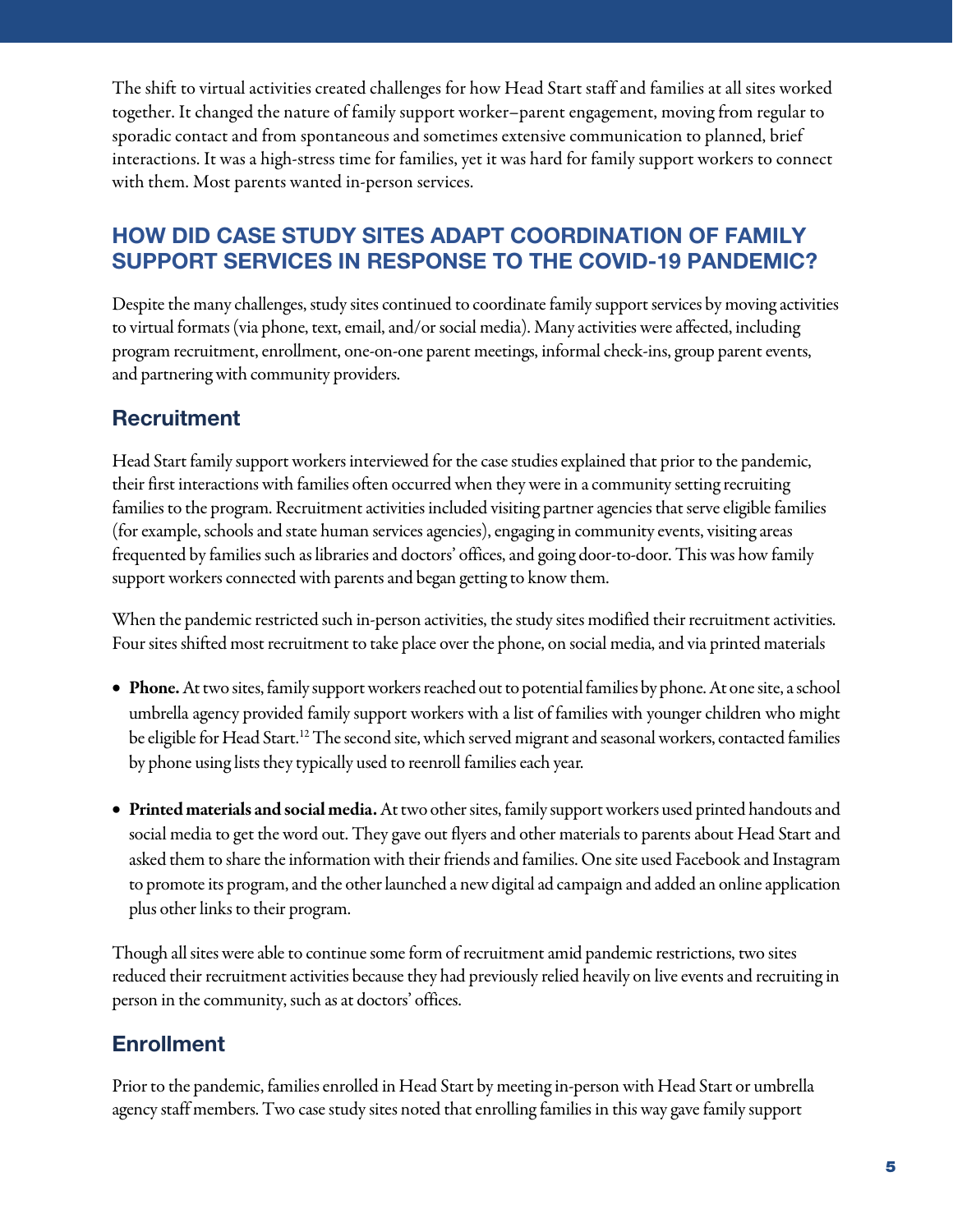workers opportunities to begin or to continue to build relationships with parents. But during the pandemic, study sites had to adapt their procedures.

Staff members at all sites reported challenges with the process. Many parents lacked the technology needed to complete forms electronically, such asa computer, a Wi-Ficonnection, and apps for e-signatures. The enrollment process itself was time-consuming, sometimes taking two to three hours per family, which made it difficult for them to complete the forms online. Case study sites responded by enabling parents to enroll over the phone, via email, or in-person—and sometimes a combination of the three. Each site described a slightly different enrollment process:

- Completely in-person. Families at one site came into the center individually to participate in a one-on-one orientation and to complete enrollment paperwork.
- Completely over the phone.The Migrant/Seasonal site completed all enrollment over the phone. A family support worker noted that it was difficult to get parents to complete everything on one long call, so the process was broken up into two to three shorter calls.
- Paperwork completed independently. One site gave parents paperwork at the center to take home, complete, and return. At another site, family support workers dropped forms off at parents' houses and picked up the completed forms later. One family support worker noted that families did not like being on a long call to complete forms, which could take more than an hour. Yet it was hard for parents to complete the forms on their own, resulting in mistakes on the applications.
- In-person, over the phone, or independently, tailored to each family's preferences and access to technology. At one site, family support workers filled out whatever paperwork they could in advance and gathered further information from parents over the phone; then parents sent photos of their eligibility documents and came to the center to sign forms. A family support worker noted that this made the applications easier to complete because the family support worker could fill out a lot without the parents, thereby taking up less of their time.At another site, parents emailed in their enrollment documents (such as proof of income statements) or brought in the documents in-person if they didn't have access to email. Family support workers followed up with a phone call or an in-person conversation with the parents to complete the rest of the forms.

Three sites reported lower enrollment as a result of the pandemic. As one family support worker noted, parents did not want to "introduce their children to new germs and people." At the Migrant/Seasonal program, family support workers reported that fewer families were migrating to their state due to fears of COVID-19 or of not having a job there due to the pandemic.

## Formal One-on-One Parent Meetings

Prior to the pandemic, formal meetings with individual families were a core feature of Head Start's family support services, during which family support workers helped parents determine their strengths and needs and set goals. Family support workers referred parents to services (offered by the center, an umbrella agency, or community providers), checked to see if the services were meeting their needs, discussed their progress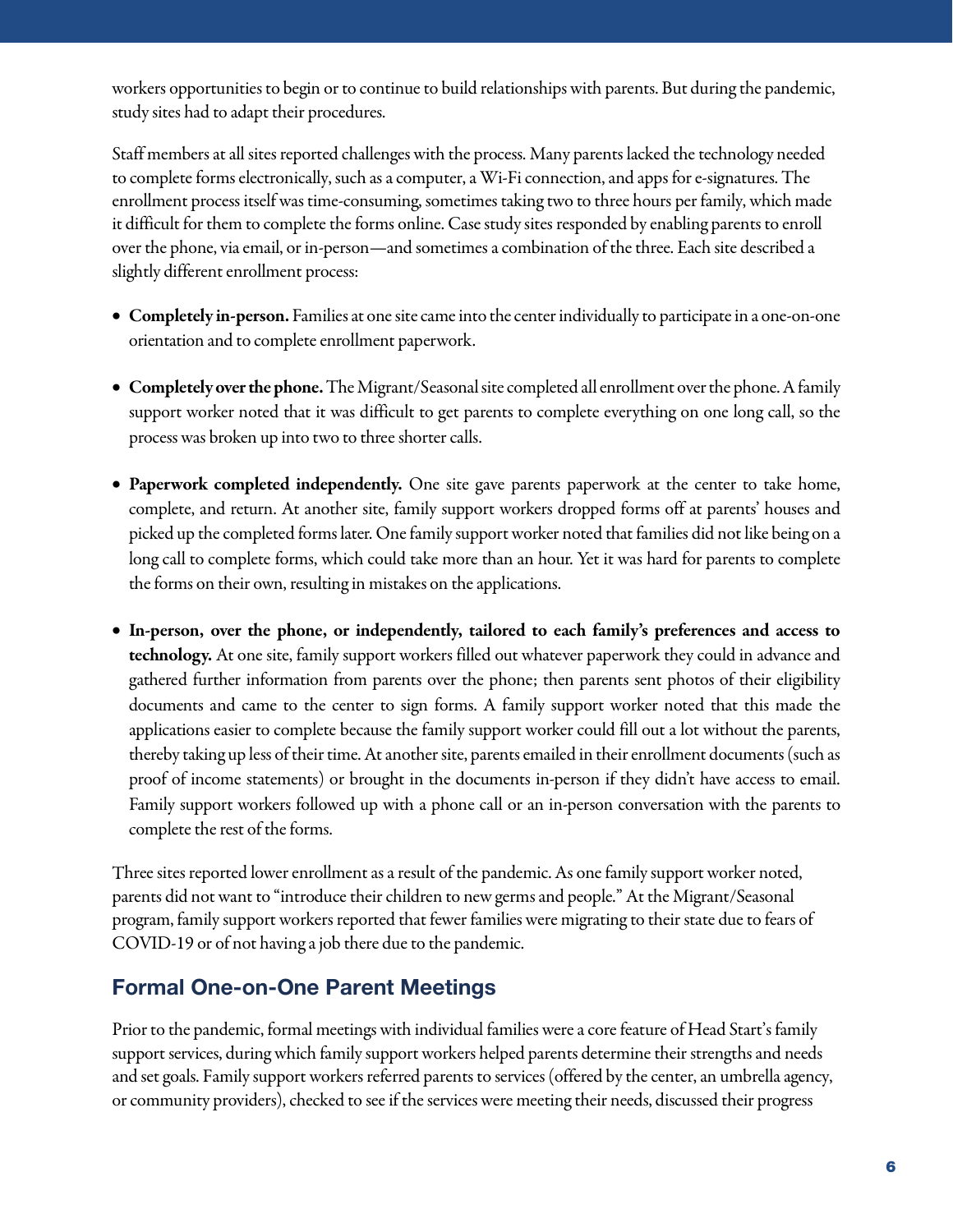toward meeting their goals, and made adjustments as their needs changed. Meetings typically took place at the center or in the family's home. The pandemic changed the setting and the content discussed.

#### *Meeting Settings*

The pandemic shifted most of these meetings from in-person to phone or video calls, which posed both advantages and disadvantages at all of the sites. Parents and family support workers reported that virtual communications opened up new ways to interact and made it easier for some families to participate. Family support workers said connecting virtually allowed them to tailor the communication platform to suit a family's preference (for example, choosing to call or text). They also saved time by connecting virtually instead of travelling to a parent's home for meetings.

Still, there were drawbacks to remote meetings. Staff from all sites said relying on virtual connections and technology made it harder to engage with some parents and communicate about their needs and available supports. Some parents had limited phone plan minutes or weak cell or internet service. Others were tired of getting on another call, or found video conferencing intimidating. Moving to a virtual format also meant that family support workers lost an opportunity to visit a family in person—visits that allowed them to gain insight into the family's home situation. One family support worker said:

> Only a few families...tell me exactly what they need.... It's really easier when you're doing home visits because you can see…what things might be needed in the home…especially if the children are there and...you see some interactions [that suggest], "Maybe we should think a little more about doing the parenting classes."… That was harder during COVID…because you can't always tell what someone needs through [the] telephone.

Another challenge: Virtual formats weren't conducive to long conversations. Because formal meetings usually involve discussions of families' strengths, needs, and goals, the conversation tends to belong. At one site, shifting to phone meetings meant splitting the family assessment and goal-setting activities into multiple calls, to limit time on the phone. One parent noted these discussions were less in-depth when conducted over the phone. This point was echoed by a family support worker, who observed that families were less forthcoming about their needs when meeting virtually. One family support worker missed the connection she had with parents when they met in-person. When meeting virtually, it was more difficult to put parents at ease and consequently, parents were less willing to open up. A manager expanded on that, sharing that it was harder to gauge parents' nonverbal cues or to sustain eye contact with them during video calls, limiting the ability to communicate more deeply.

Parents and Head Start staff from all of the six study sites said they missed the in-person meetings. One parent remarked that she missed seeing a face and getting physical support, like a pat on the back or a hug. A Head Start manager worried about missing things by not seeing families in-person. Family support workers from four sites said that to maintain in-person contact, they completed some home visits on a parent's porch or in the driveway. This was especially true in four instances: for meetings with high-risk families, for the first meeting with a family, when the parent specifically requested an in-person meeting, and when family support workers dropped off educational materials for children to participate in remote classes or personal protective equipment such as masks or sanitizer.

When parents and family support workers were able to meet in-person, however, staff members from all sites reported that the interactions were not the same as they had been pre-pandemic. Wearing masks and staying six feet apart—required by pandemic restrictions—made it difficult to talk. Masks obscured family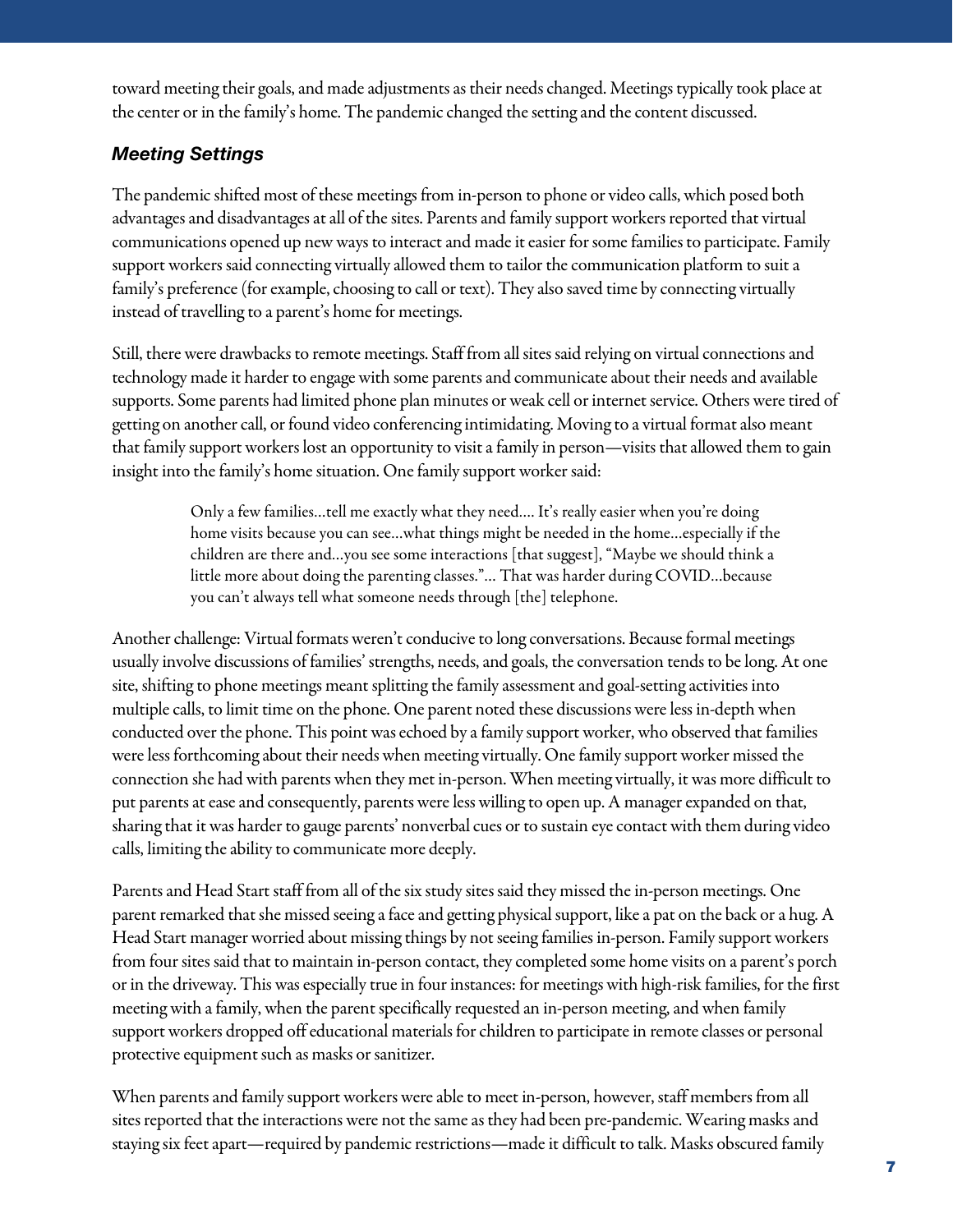support workers' faces during conversations. Parents couldn't see their mouths, for example, to see if they were smiling, and the masks made it difficult to hear what they were saying. When classroom instruction for children moved to virtual formats, it also meant family support workers could no longer spend time in children's classrooms. This limited their ability to get to know the children and, by extension, their families. Formal meetings thus were one of the few avenues for the family support workers to build and maintain relationships with each family.

Though all sites shared advantages and disadvantages in theshift to virtual formats, disadvantages were stated the most: Parents and Head Start staff alike longed for that lost in-person connection.

#### *Meeting Content*

Meetings with parents changed as family support workers addressed parents' pandemic-related income loss (noted above). Parents' priorities shifted from longer-term goals such as going back to school, to shorter-term goals and needs, such as providing food for their families. One Head Start manager described it this way:

> Our parents had some pretty lofty goals, which are amazing, and we support them…. [But] when [COVID-19] hit, saving \$1,000 probably was not a priority…. We went from "How are we gonna save this money or buy this new, biggerapartment?" to "How are we gonna make the rent this month…and…put food on the table?"

Staff from three sites reported increasing emergency assistance, especially food and essential supplies such as diapers. They also addressed the increased need for technology for virtual learning--setting up families with laptops, tablets, and Wi-Fi hotspots. One site created a drive-through "care station," where families could pick up gift cards they could use to help pay for rent and utilities, food, clothing, and laundry supplies. At another site, afamily support worker described an upside to changing the way the program provided food assistance:

> Access to food [is easier since the pandemic]. Prior to the pandemic, your child had to sign up…[for thelocal] food bank…backpack program…. Now we don't even have to fill that out. Every child gets a bag of food to go home every weekend…. Before the pandemic…some people would get embarrassed…. [Since the pandemic,] access to food has just gone up.

# Informal Check-Ins

Prior to the pandemic, parents and family support workers communicated through informal check-ins, in between scheduled meetings. Check-ins took place when parents visited a center to drop off and pick up their children, as well as via phone calls, texts, and emails, and allowed for frequent interactions that helped family support workers build and maintain relationships with parents.

When sites reopened for in-person early care and education services during the pandemic, all sites stopped allowing parents inside the centers. As a result, one family support worker said informal check-ins with parents became a higher priority. Family support workers at all sites adjusted how they interacted with parents during drop-offs and pick-ups.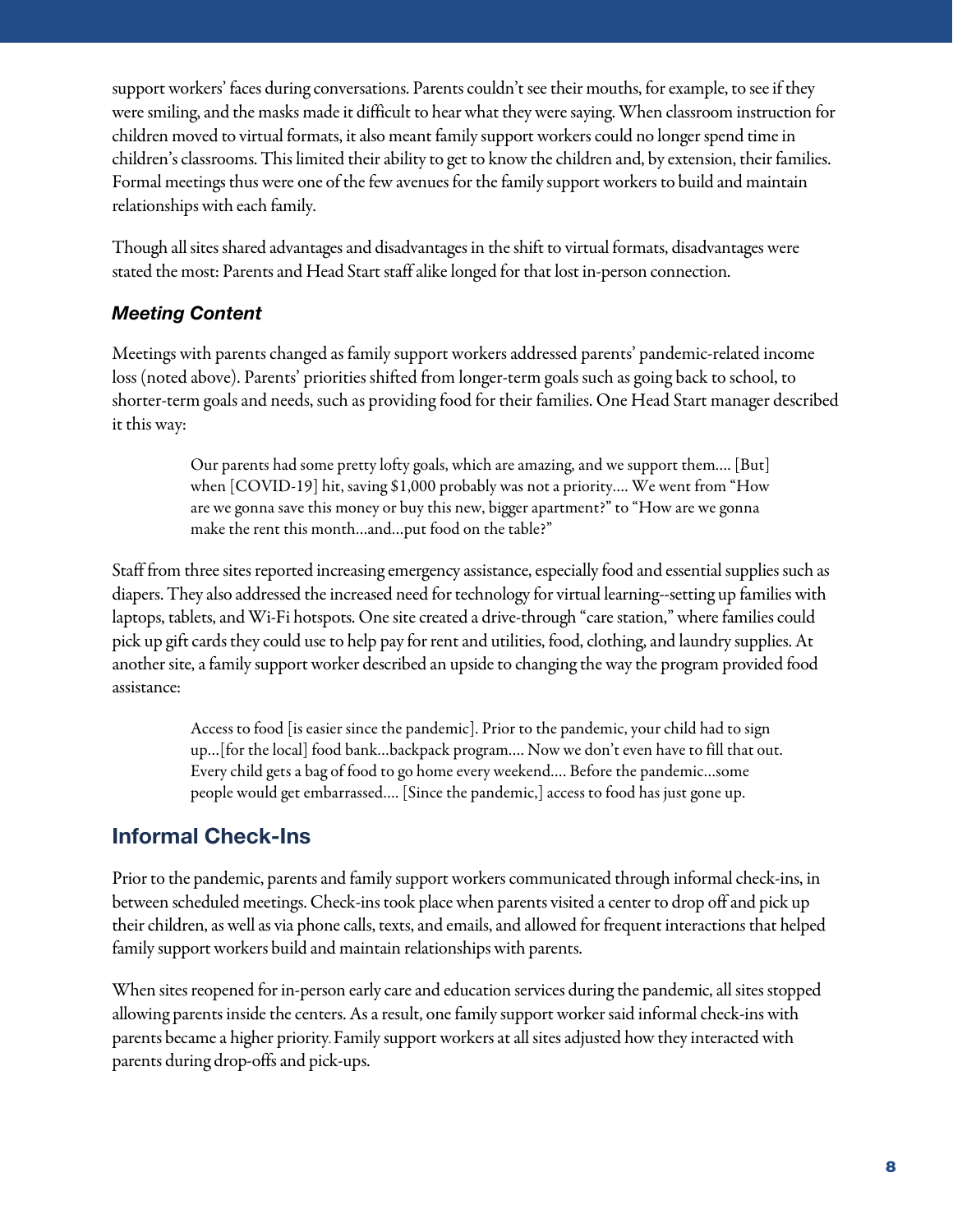#### *Checking In During Drop-Offs and Pick-Ups*

Prior to the pandemic, family support workers connected regularly with parents during drop-offs and pickups. These interactions ranged from a quick greeting to longer conversations about how a family was doing or whether they needed any assistance. One family support worker reported some of the best interactions with parents prior to the pandemic happened during these times, when she would wait to greet parents and make herself "fully available" to them. Another family support worker also noted:

> When we see families in-person in our center every day and we know physically they're okay and we can ask them in-person, "...Do you need anything?" and they tell us "no," you know, it's a lot easier.

One parent described how her family support worker would reach out to her, prior to COVID-19:

Every two months, she asks me where I'm at on those goals… She would catch me in the hallway…say[ing], "Hey, let's go chat for a few minutes!" And she made it a point to hunt me out.... It was kind of overwhelming at first, because I haven't had people like that in my life. But I just kinda started to enjoy it, and I look forward to catching her in the hallway, getting to tell her something I did before she had a chance to ask me if I've done it.

All of the sites reported that during the pandemic, parents stayed in their carsand spent less time at the center, or didn't come to the center at all. So family support workers made a particular point of greeting parents at their cars or on the playground during drop-offs and pick-ups. One family support worker described waiting outside for a specific parent and running to the car to talk when that parent arrived. At five sites, staff members reported challenges with talking to parents because of pandemic restrictions. Social distancing protocols and wearing masks made it difficult to connect, inhibiting family support workers' ability to build and maintain their relationships with parents. Discussing anything sensitive or confidential was hard, given the need to speak loudly to hear each other.

These adjustments during the pandemic were among those most frequently noted by family support workers as the interactions they missed the most, as drop-offs and pick-ups were key opportunities to touch base with parents and maintain relationships with them.

#### *Checking in via Phone Calls, Texts, and Emails*

Prior to the pandemic, family support workers also checked in with parents via phone calls, texts, and emails—quick reminders about an upcoming meeting or what forms to bring, for example.

But during the pandemic, virtual communications replaced many of the more spontaneous in-person interactions family support workers had previously relied on. Staff members at four sites reported spending more time reaching out to parents virtually, especially when their centers were closed to all in-person activities; one staff member reported spending five hours a day communicating with parents. Another family support worker noted increased pressure to work quickly and to communicate with parents who were not coming in to the center.A Head Start director explained:

> There's more responsibility to reach out to families and be more responsive to their needs…. The effort...to get the responses has definitely changed because typically we see them at drop-off or pick-up. We have more opportunities to naturally interact with our families, but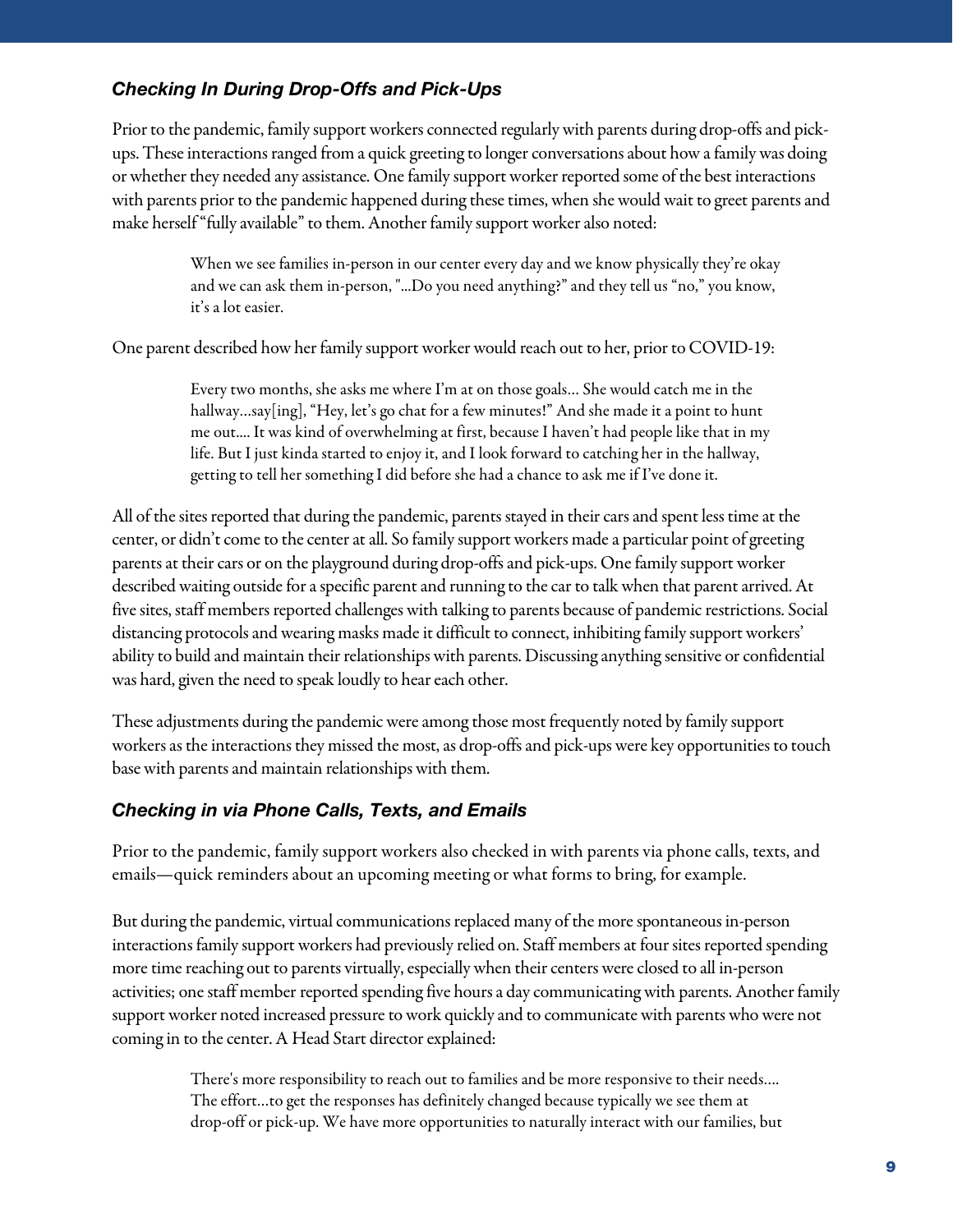because of the pandemic, we're in virtual learning.... There has to be more effort to reach out to get to them and figure out what the needs are.

Most family support workers found calling or texting worked best, rather than flooding parents with emails, and some information sent in emails got lost, they said. One family support worker found texting worked best for informal check-ins, because some parents were tired of calls or didn't hear the phone when it rang. Another family support worker preferred calls because of what she learned from them:

> I was getting responses to text messaging, but it's nothing like actually hearing their voice.… If I hear that little crack in [a parent's] voice or if I hear a little concern or the "I'm okay," I know that's not okay. But I can't read that through a text.

As with formal meetings, issues with phone service and parents' limited texting and phone plan minutes made reaching some parents difficult. One family support worker expressed concern that the increased contact and so many people reaching out at once was overwhelming parents, regardless of the communication mode. A family support worker at another site echoed a similar concern, noting that more people were in touch with parents compared to before the pandemic, when the family support worker was the main source of communication:

> We also have the teaching staff that is reaching out to them [parents] through phone, through email…. Sometimes it can overlap and be overwhelming for the families…. Pre-COVID, everyone [site staff] was coming for them [parents] but through me.... I was that one mouthpiece[for]…nutrition, mental health, the building, the teacher, the assistant teacher. And then [I'd] go to mom and say, "… Listen, this is what's going on…." I was the mouthpiece for all of them. Now, my mouthpiece is now been pulled back because the teachers also have to show that they've been communicating with these families.

As with the formal meetings, family support workers could tailor their communication to individual families' preferences, an approach taken by all sites. Explained a manager:

> We ask the parents: "What is your morecomfortable method of communication?" We want to make sure that if the parent says "text message," there'll be text messaging with the parents…. But at the same time, we want to make sure that we call them because we want them to understand there's somebody here if they need anything. They can always reach out.

One family support worker noted that having more opportunities to contact families virtually, along with the priority placed on checking in on families, made it easier to connect with parents on a consistent basis. Family support workers also did some troubleshooting to get families connected with technology or Wi-Fi hotspots—even, in one case, teaching an elderly grandparent how to use a device.

## Group Parent Events

Communication touchpoints with families in Head Start sometimes occurred in group settings, including during regular group parent meetings(such as the policy council, an elected group of parents that makes decisions about their Head Start program) and events such as a Mother's Day breakfast. During the pandemic, some events were cancelled or moved to a virtual format. But the quality of interactions in virtual events diminished, staff members at three sites said. At one site, parents lacked access to the technology needed to participate in video calls, so they called in by phone. But this made it harder to participate, because parents spoke over each other and couldn't tell who was speaking. Because of these challenges, many parents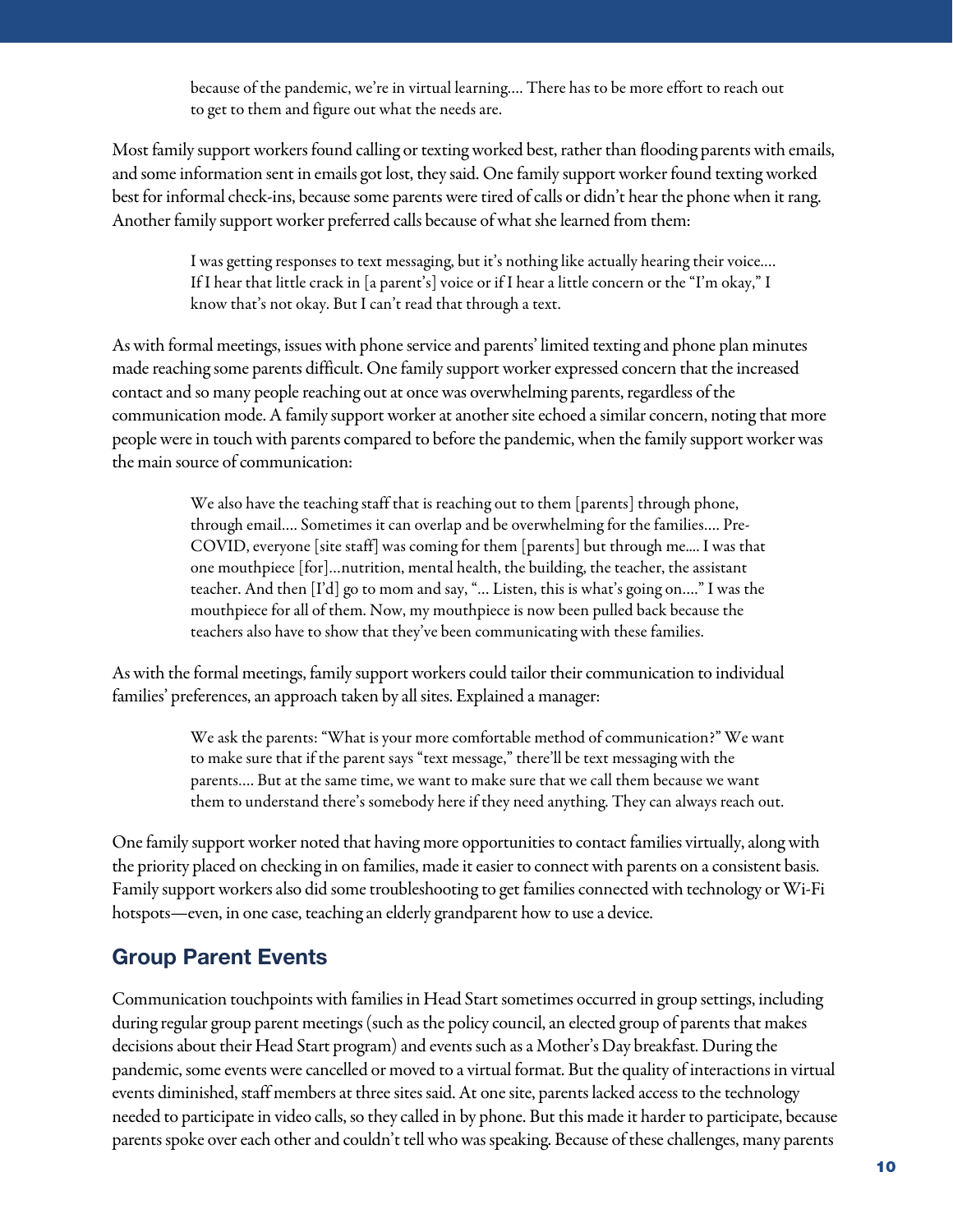wound up skipping events altogether. Staff members at the second site noted that parents hesitated to participate in video events because they didn't want other parents to see their homes. At the third site, fewer parents attended the virtual meetings because they weren't able to connect with other parents in-person and it was harder to have back-and-forth conversations.

In some cases, however, virtual meetings made it easier for parents to participate because it didn't require commuting. A Head Start manager described the trade-offs:

> [Due to] COVID…[we] have more participation because it's virtual, because you're eliminating all that travel time and getting here. But...to be a little square on a screen, that doesn't necessarily allow for as much…conversation between people. So that's the downside.

Moving to virtual group gatherings also meant missed opportunities for parents to socialize and receive community support and other assistance from their center. One family support worker noted that parents enjoyed socializing with each other during events. Staff at three sites noted that pre-pandemic, they had been able to provide food or child care to increase participation in group events.

# Partnering with Community Service Providers

Community partnerships are essential to the coordination of Head Start's family support services. Head Start programs provide families with referrals to community providers such as a healthcare clinic or a food bank; for two sites pre-pandemic, this also included internal referrals from an umbrella agency. One site reported that before the pandemic, there was a greater emphasis on direct outreach to community providers to convey the needs of Head Start families, to learn about providers' capabilities, and to explore the potential for partnerships. Established partnerships with agencies and relationships with staff helped family support workers connect families to needed services.

Outreach and interaction between Head Start staff and community providers changed during the pandemic. Closures and social distancing restrictions made it difficult for family support workers to attend events and connect with providers in the usual ways and to get updates on locally available services and resources. One site reported that new family support workers found this limited access challenging: They could not make face-to-face connections with service providers, learn about resource options, and establish a referral process. Lack of access also affected broader communication efforts among Head Start leaders, staff, and community leaders, at interagency partner meetings, and at meetings with local groups such as the Rotary Club. Still, one site noted that virtual communication allowed more Head Start staff and multiple providers to be involved in goal development and service planning.

These challenges occurred at a time when many families were in urgent need of the resources and support coordinated through Head Start. Family support workers and parents reported that families increased their use of emergency services to meet basic needs such as food and assistance paying for utilities during the pandemic. But other services were not available. At three sites, this included access to child care, a domestic violence program that provides legal assistance, and a program serving refugee women; one family support worker described a grandmother not being able to resolve a custody issue because the family courthouse was closed. One parent noted how hard it was to reach providers and get services, but reflected on how the community responded: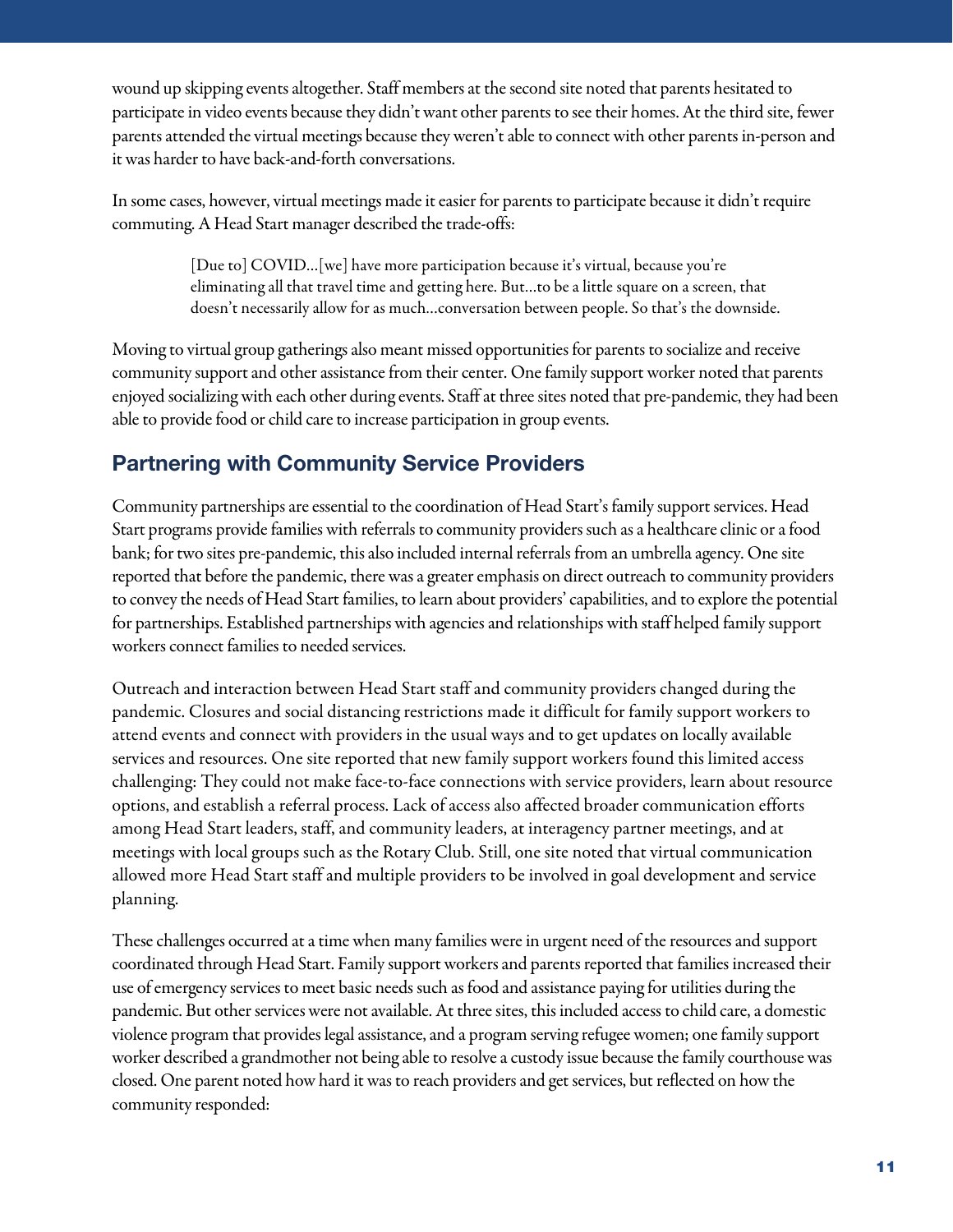<span id="page-11-0"></span>Quite a few [service providers] were closed down for months and we would call the hotlines, and nobody would call us back for weeks at a time…. The diaper depot was actually closed down for three months.... Our community stepped up. A lot of churches partnered together and started providing the services.

One service provider operating a family resource center that supplied food, clothing, and household goods reported hosting drive-ins for families to pick up materials in order to "maintain some sense of normalcy." And a food bank that worked with Head Start relied on the organization'srelationships with families and knowledge of neighborhood connections to distribute surplus food throughout the community.

## **CONCLUSION**

The COVID-19 pandemic affected the well-being of millions of families served by Head Start programs and the operation of Head Start programs nationwide. The six *Head Start Connects* case study sites reviewed in this briefresponded to restrictions on in-person activities and revised how they coordinated family support services. They quickly pivoted from in-person interactions with families and community providers to virtual connections via phone, text, video conference, and email, tailoring the mode to individual situations and preferences.And they adjusted the few activities that continued to take place in-person to address new masking and social distancing guidelines--meeting parentsat their cars or on their porches to check in and provide resources and support.

In short, the sites adapted. Throughout the pandemic, the Head Start programs and family support workers remained flexible and adjusted their service coordination, demonstrating their commitment to delivering responsive support services and meeting families' needs.

# NOTES AND REFERENCES

<sup>1</sup>P. Lindsay Chase-Lansdale and Jeanne Brooks-Gunn, "Two-Generation Programs in the Twenty-First Century," Future of Children 24, 1 (2014): 13-39; JoAnn Hsueh, Erin Jacobs, and Mary Farrell, *A Two-Generational Child-Focused Program Enhanced with Employment Services: Eighteen-Month Impacts from the Kansas and Missouri Sites of the Enhanced Services for the Hard-to-Employ Demonstration and <i>Evaluation Project* (New York: MDRC, 2011).

<sup>2</sup>Head Start Early Childhood Learning & Knowledge Center, "School Readiness: Family Well-being" (Washington, DC: Administration for Children and Families, U.S. Department of Health and Human Services, 2021). Website: [https://eclkc.ohs.acf.hhs.gov/school-readiness/article/family-well-being.](https://eclkc.ohs.acf.hhs.gov/school-readiness/article/family-well-being)

 $3$ This brief uses the term "parent" to refer to the adult/parent/guardian in a child's home.

<sup>4</sup>Programs use various terms for this position, including family service advocate, family support staff, family advocate, family support coordinators, family support specialists, and family empowerment specialist.

<sup>5</sup>"Site" refers to the six Head Start programs that participated in the case studies.

<sup>6</sup>For more information on the Head Start Connects project, visit: [https://www.acf.hhs.gov/opre/project/head-start](https://www.acf.hhs.gov/opre/project/head-start-connects-individualizing-and-connecting-families-comprehensive-family)[connects-individualizing-and-connecting-families-comprehensive-family.](https://www.acf.hhs.gov/opre/project/head-start-connects-individualizing-and-connecting-families-comprehensive-family)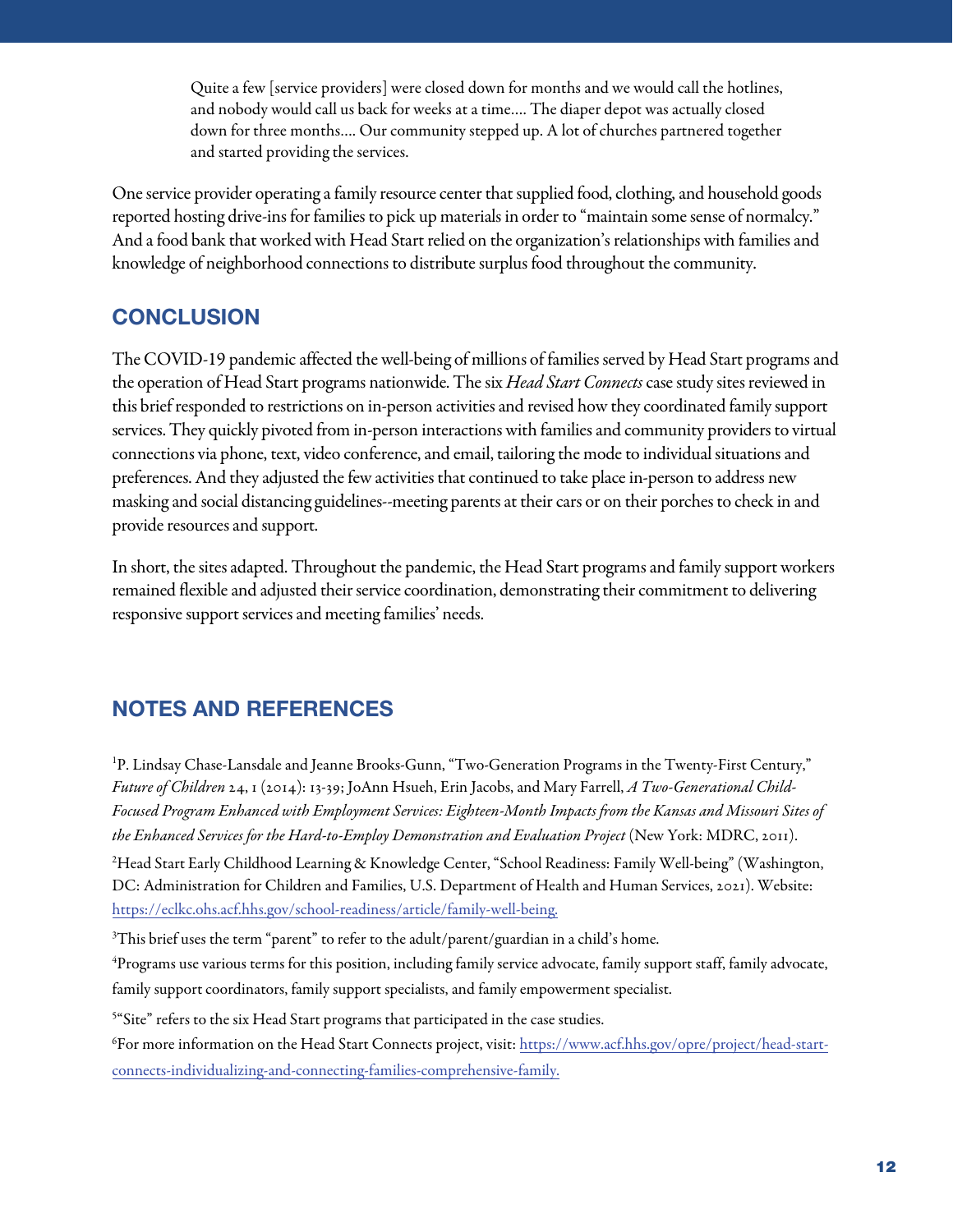<span id="page-12-0"></span>7 Aubrey Edwards-Luce, Averi Pakulis, Cara Baldari, Carrie Fitzgerald, Christopher Towner, Conor Sasner, Kathy Sacco, Michelle Dallafior, Miriam Abaya, and Olivia Gomez, "Key Stats on the Effect of COVID-19 on Kids" (Washington, DC: First Focus, 2020). Website[: https://firstfocus.org/resources/key-stats-on-the-effect-of-covid-19-on-kids.](https://firstfocus.org/resources/key-stats-on-the-effect-of-covid-19-on-kids)

<sup>8</sup>Alisha Coleman-Jensen, Matthew P. Rabbitt, Laura Hales, and Christian A. Gregory, "Food Security Status of U.S. Households in 2020" (Washington, DC: Economic Research Service, U.S. Department of Agriculture, 2021). Website: https://www.ers.usda.gov/topics/food-nutrition-assistance/food-security-in-the-us/key-statisticsgraphics.aspx#children.

 $^9$ All data in this paragraph are from National Head Start Association, "Head Start in the COVID-19 Era" (Alexandria, VA: National Head Start Association, 2020). Website: https://www.nhsa.org/wp-content/uploads/2020/11/briefhead start and covid19 1.pdf.

 $10$ Sites reported on the start of the pandemic to the time of data collection. The shift from in-person to remote activities and back to in-person was fluid: At the time of data collection, some sites were transitioning from remote to in-person or back from in-person to remote.

<sup>11</sup>Centers for Disease Control and Prevention, "Guidance for Operating Child Care Programs during COVID-19" (Atlanta: Centers for Disease Control and Prevention, 2021). Website: https://www.cdc.gov/coronavirus/2019[ncov/community/schools-childcare/guidance-for-childcare.html.](https://www.cdc.gov/coronavirus/2019-ncov/community/schools-childcare/guidance-for-childcare.html) 

<sup>12"</sup>Umbrella agency" refers to the overarching agency of a Head Start program, that is, a grantee or delegate agency.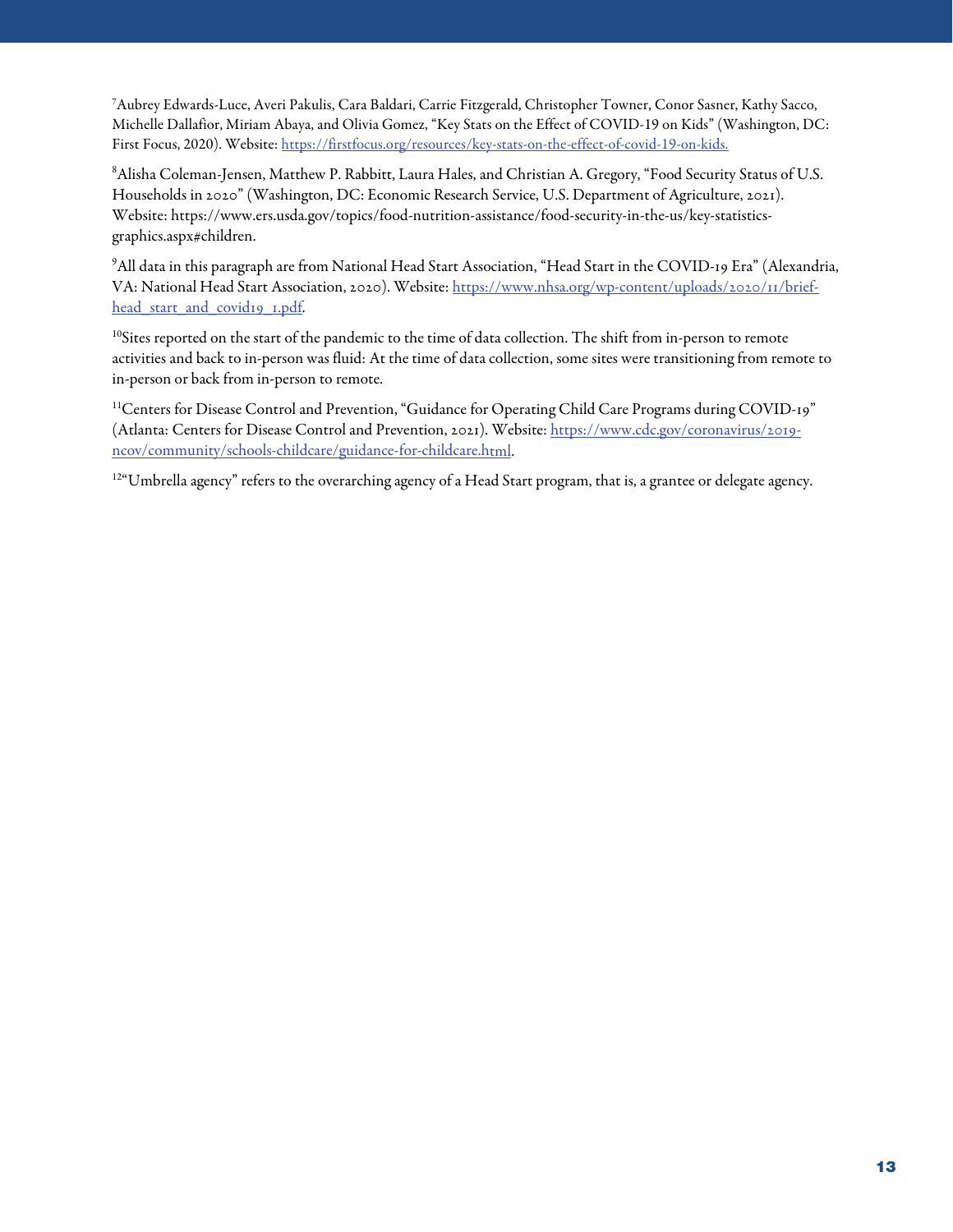# ACKNOWLEDGMENTS

MDRC is conducting the Head Start Connects project with funding from the U.S. Department of Health and Human Services (HHS), Administration for Children and Families, Office of Planning, Research, and Evaluation (OPRE), under a competitive award, Contract No. HHSP233201500059I. The project officers are Sarah Blankenship, Paula Daneri, and Amanda Coleman. The findings and conclusions in this report do not necessarily represent the official positions or policies of HHS.

Many people contributed to the case studies upon which this brief is based. Our first thank you is to the six Head Start programs that participated in the case studies, including the program and center directors, family and community partnership managers, family support workers, and other staff members who coordinated our virtual site visits and participated in interviews, as well as the parents and community providers from these sites who participated in the interviews. Their assistance and participation was vital to the case studies going forward—especially when the data collection took place, during the COVID-19 pandemic, when programs and families were under extraordinary pressure and stress.

The authors appreciate the support, input on the case studies design, and review of the brief from OPRE staff, including Sarah Blankenship, Amanda Coleman, Paula Daneri, Krystal Bichay-Awadalla, Mary Bruce Webb, and Naomi Goldstein. The authors are grateful for the contributions from staff from the Office of Head Start, including Kiersten Biegel, who was instrumental in the design of the case studies and review of the brief, as well as Amanda Bryans and Sarah Bloom, who reviewed the brief.

The authors thank the members of the Head Start Connects case studies team, who conducted the interviews on which this brief was based and coded the qualitative data: Jane Choi and Mojgan Rastegar (MDRC), Kate Stepleton and Addie Currin (MEF Associates), and Julie Kubelka (NORC at the University of Chicago). The authors also thank Carolyn Hill and Michelle Maier (MDRC) for their project leadership, guidance, and support; Betsy Tessler (MDRC) and Kate Stepleton (MEF Associates) for their contributions to the qualitative analysis process; the internal reviewers for their thoughtful review and feedback, including Carolyn Hill and Ali Tufel (MDRC), and Marc Hernandez (NORC at the University of Chicago); Sydney Roach (MDRC) for conducting report coordination for this brief; and Jill Kirschenbaum and Carolyn Thomas (MDRC) for editing and preparing it for publication.